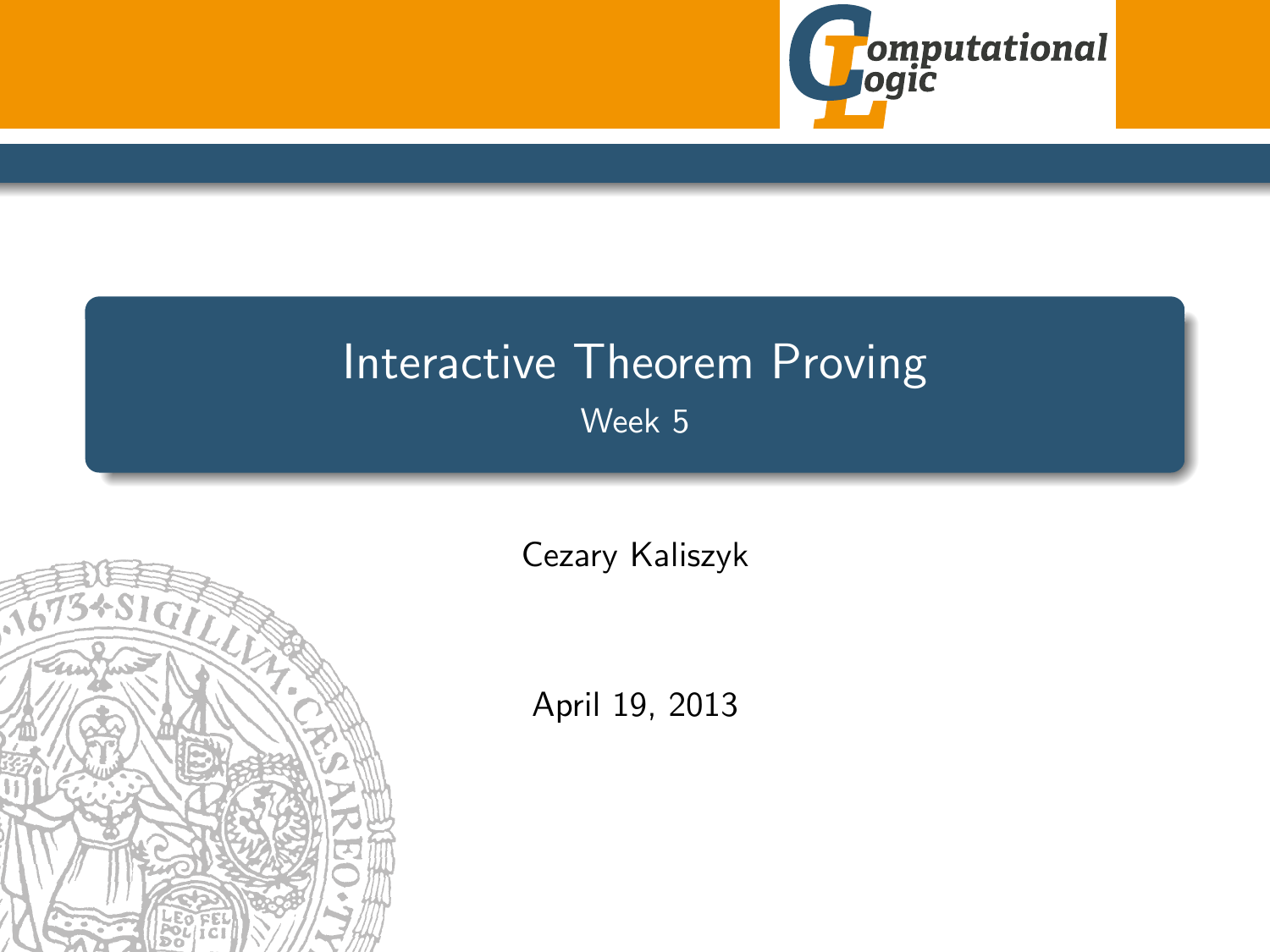## So far

Proof Assistants, HOL Light,  $\lambda_{\rightarrow}$ , Gentzen-style, Tactics

- Properties of  $\lambda_{\rightarrow}$
- BHK interpretation and  $\lambda$ -cube again
- Dependent types
- $\bullet$   $\lambda_P$

## **Today**

- Properties of  $\lambda_P$
- Curry Howard for  $\lambda_P$
- HOL Light more advanced tactics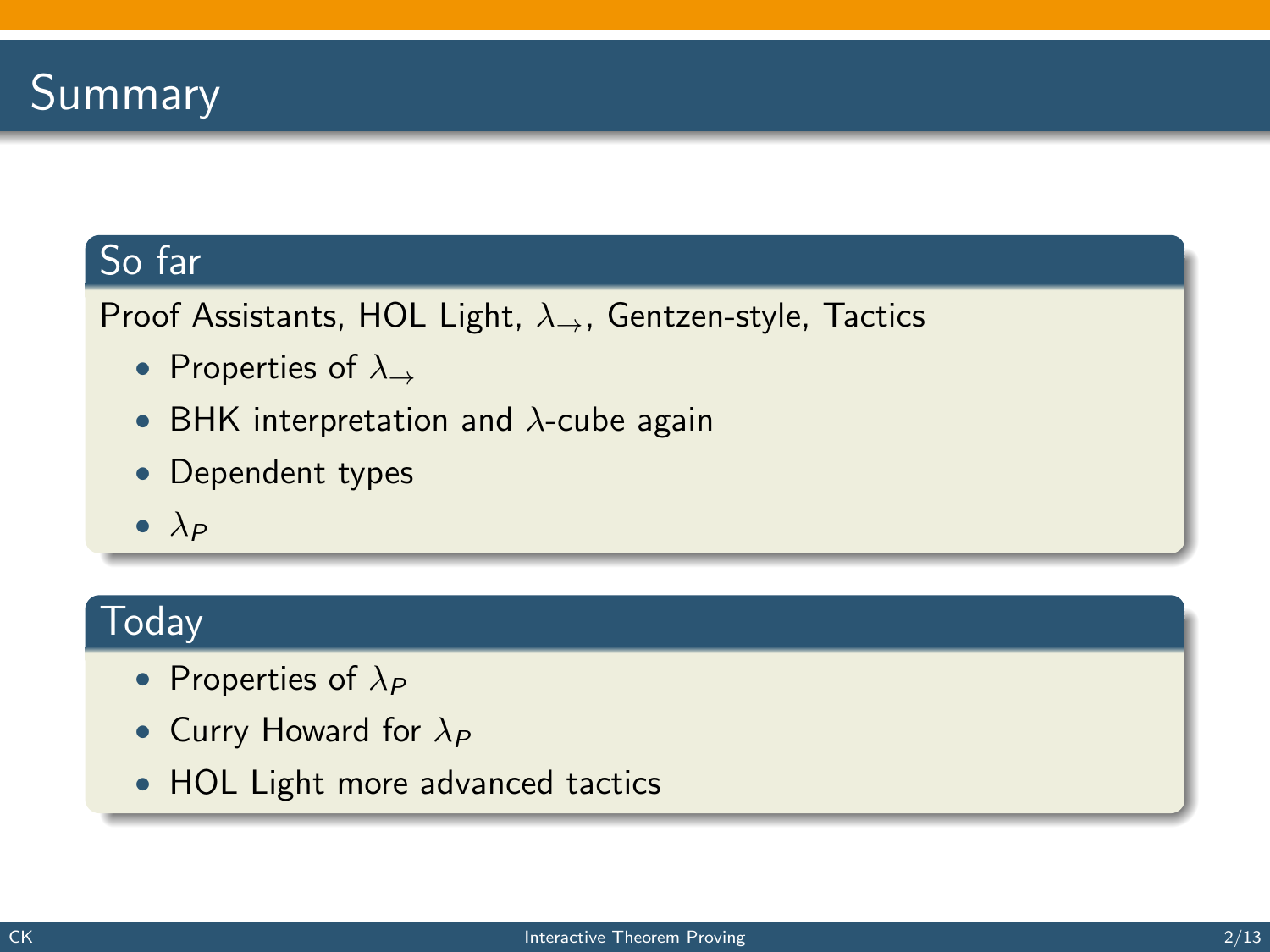# Examples

$$
X : *, x : X \vdash x : X
$$
\n  
\n  
\n
$$
X : * \vdash (X \rightarrow X) : *
$$
\n  
\n  
\n  
\n
$$
A : *, P : A \rightarrow *, a : A \vdash (P a) \rightarrow * : \Box
$$
\n  
\n  
\n  
\n
$$
\alpha : 0 \rightarrow *, \beta : 0 \rightarrow *
$$
\n  
\n
$$
+ \lambda y : (\forall x : 0.\alpha x \rightarrow \beta x). \lambda z : (\forall x : 0.\alpha x). \lambda x : 0.yx(zx) : (\forall x : 0.\alpha x \rightarrow \beta x) \rightarrow (\forall x : 0.\alpha x) \rightarrow \forall x : 0.\beta x
$$
\n  
\n  
\n
$$
\alpha : 0 \Rightarrow * \vdash (Ty : 0)(\alpha y \Rightarrow *) : \Box
$$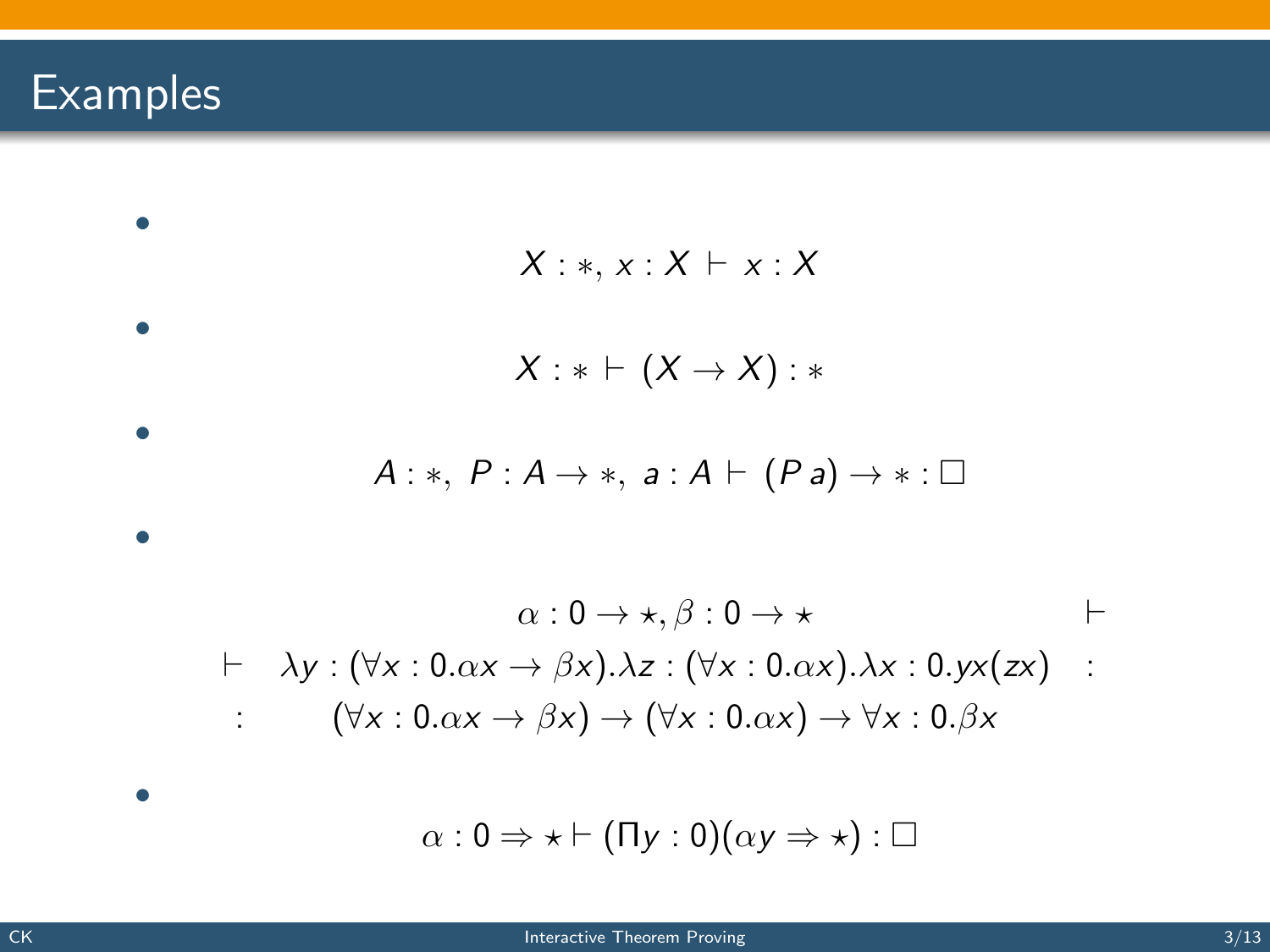## Properties of  $\lambda_P$

- Possible to extend by an existential quantifier
	- Disjoint union (coproduct) of types
- Strong Normalization (using forgetting map)
- Church-Rosser (corollary)
- Subject Reduction
- Type reconstruction is decidable in PTIME.
	- Type checking is undecidable!
- Type inhabitation in  $\lambda_P$  is undecidable
	- ?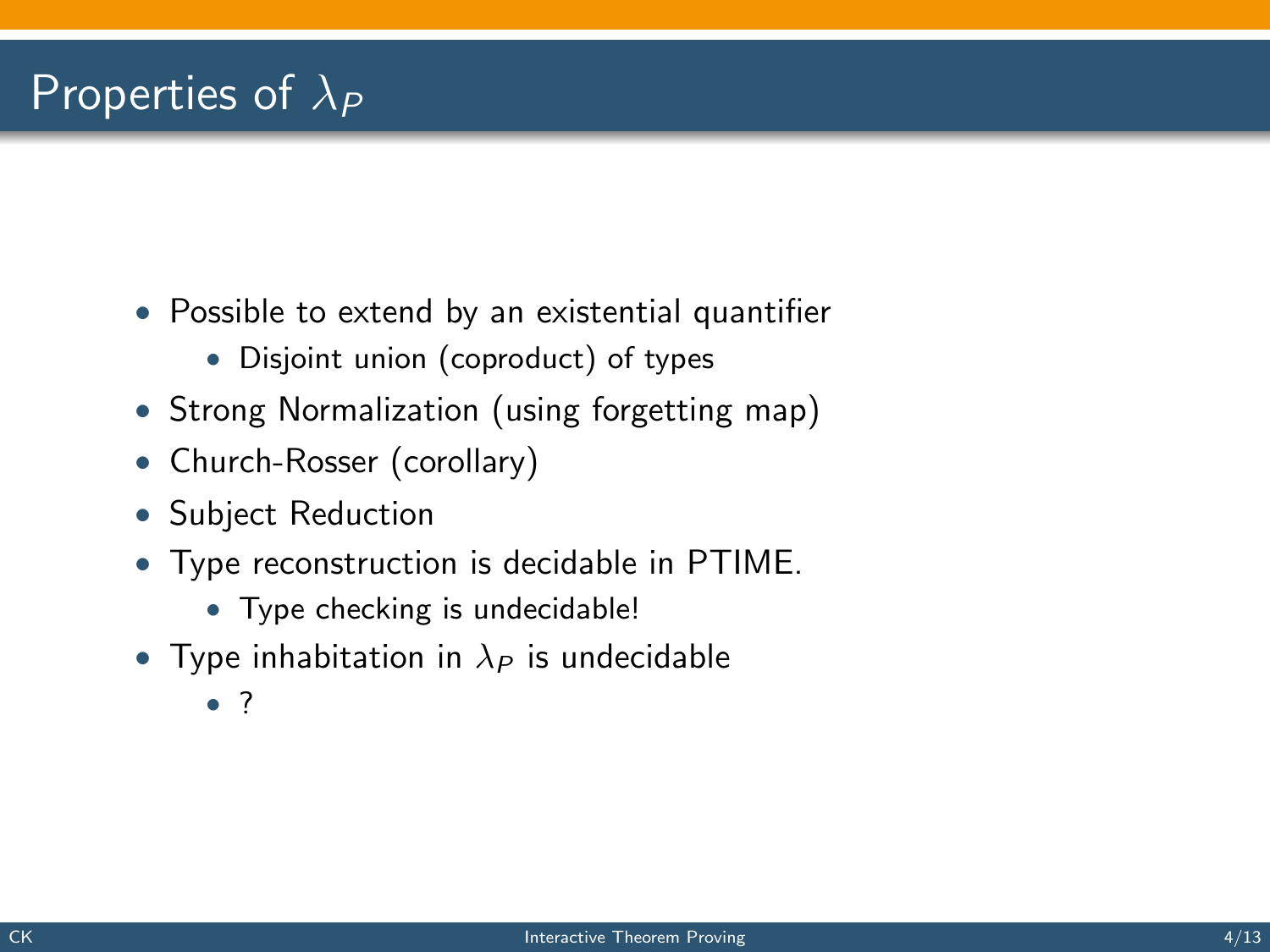## Properties of  $\lambda_P$

- Possible to extend by an existential quantifier
	- Disjoint union (coproduct) of types
- Strong Normalization (using forgetting map)
- Church-Rosser (corollary)
- Subject Reduction
- Type reconstruction is decidable in PTIME.
	- Type checking is undecidable!
- Type inhabitation in  $\lambda_P$  is undecidable First order intuitionistic logic is undecidable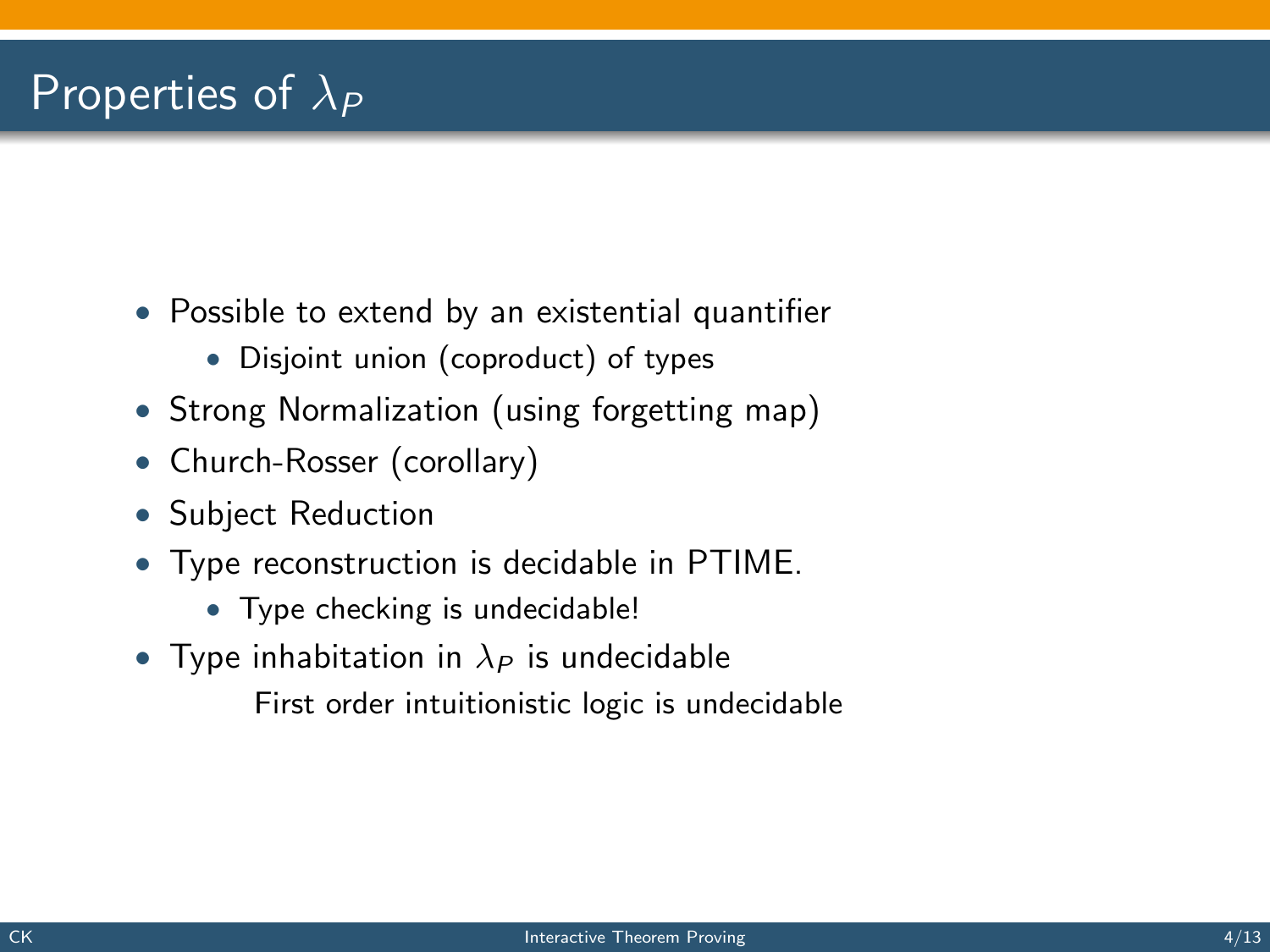## Correspondence with first order logic

#### FOL corresponds to a fairly weak fragment of  $\lambda_P$

- Only one type variable 0 (constant, type of individuals)
- All kinds are of the form  $0 \Rightarrow ... \Rightarrow 0 \Rightarrow *$
- Function symbols are distinguished object variables  $0 \rightarrow ... \rightarrow 0$
- Constants are distinguished variables of type 0
- Other declarations may only be of the form  $x : 0$

#### Proof correspondence

- Proof by generalization
	- abstraction  $\lambda x : 0. M^{\varphi}$
- Proof by MP
	- application  $M^{\forall x:0\varphi}N^0$

#### More: Proseminar.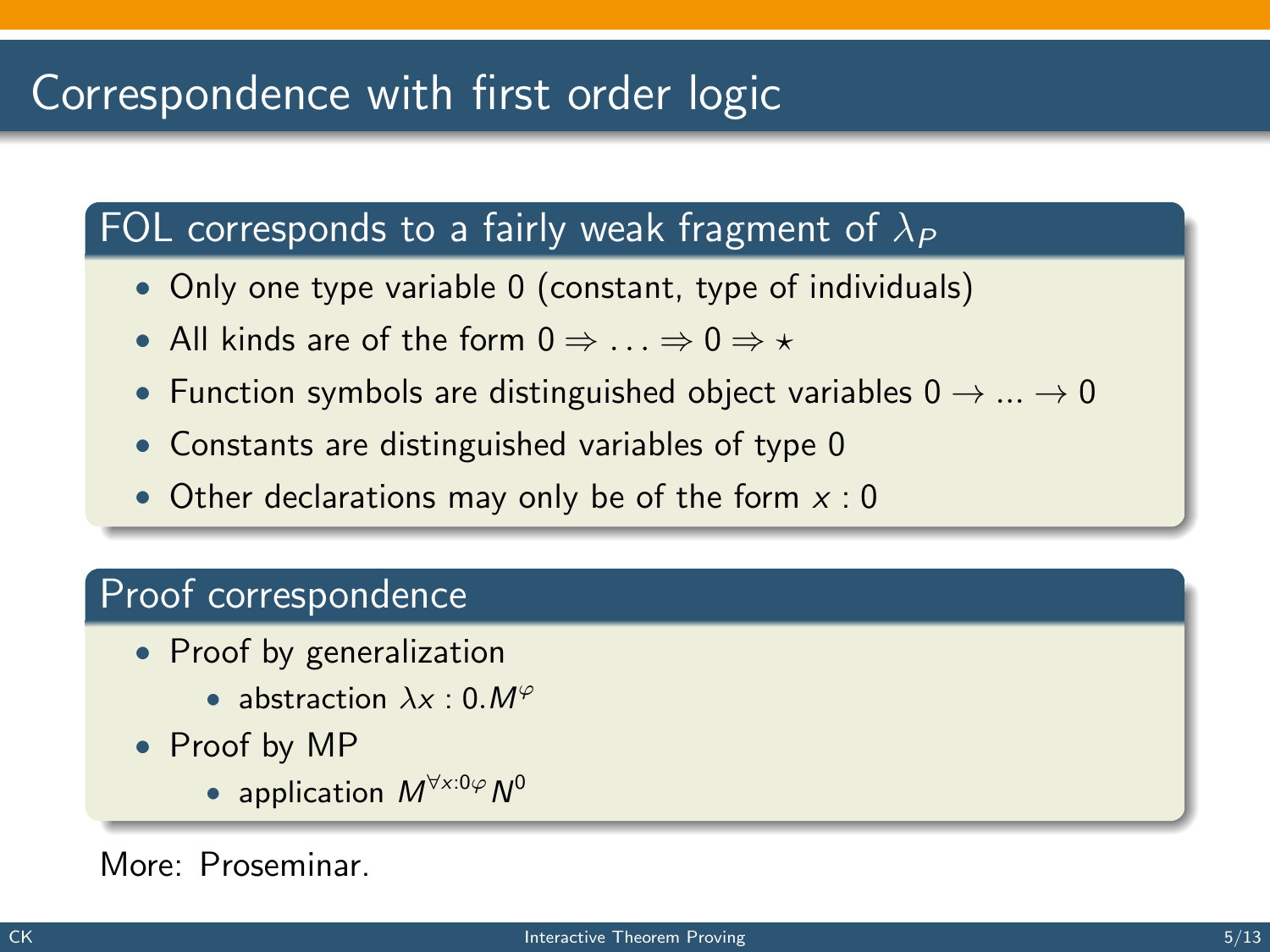## Rules, Conversions, Tactics

- Rule: thm  $\rightarrow$  thm
	- Examples?
- Conversion: term -> thm
	- Examples?
- Tactic: goalstate refinement
	- Type?
- Thm tactical: thm tactic  $\rightarrow$  thm tactic
- How to combine them?
	- $\bullet$  THEN.
	- DEPTH CONV
- How to transform one to other?
	- CONV\_TAC, CONV\_RULE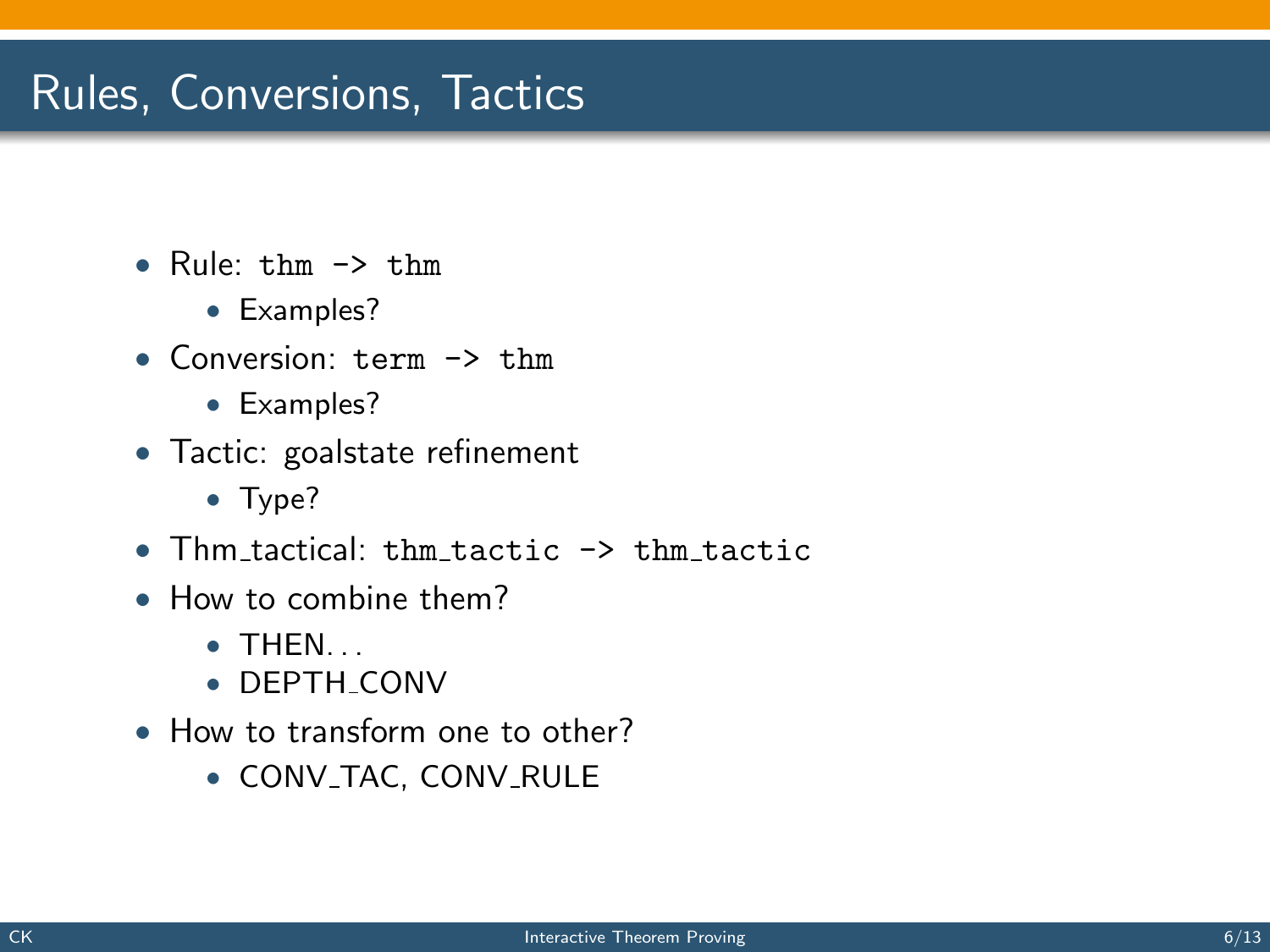## Rules, Conversions, Tactics

- Rule: thm  $\rightarrow$  thm
	- Examples?
- Conversion: term -> thm
	- Examples? BETA CONV
- Tactic: goalstate refinement
	- Type?
- Thm tactical: thm tactic  $\rightarrow$  thm tactic
- How to combine them?
	- $\bullet$  THEN.
	- DEPTH CONV
- How to transform one to other?
	- CONV\_TAC, CONV\_RULE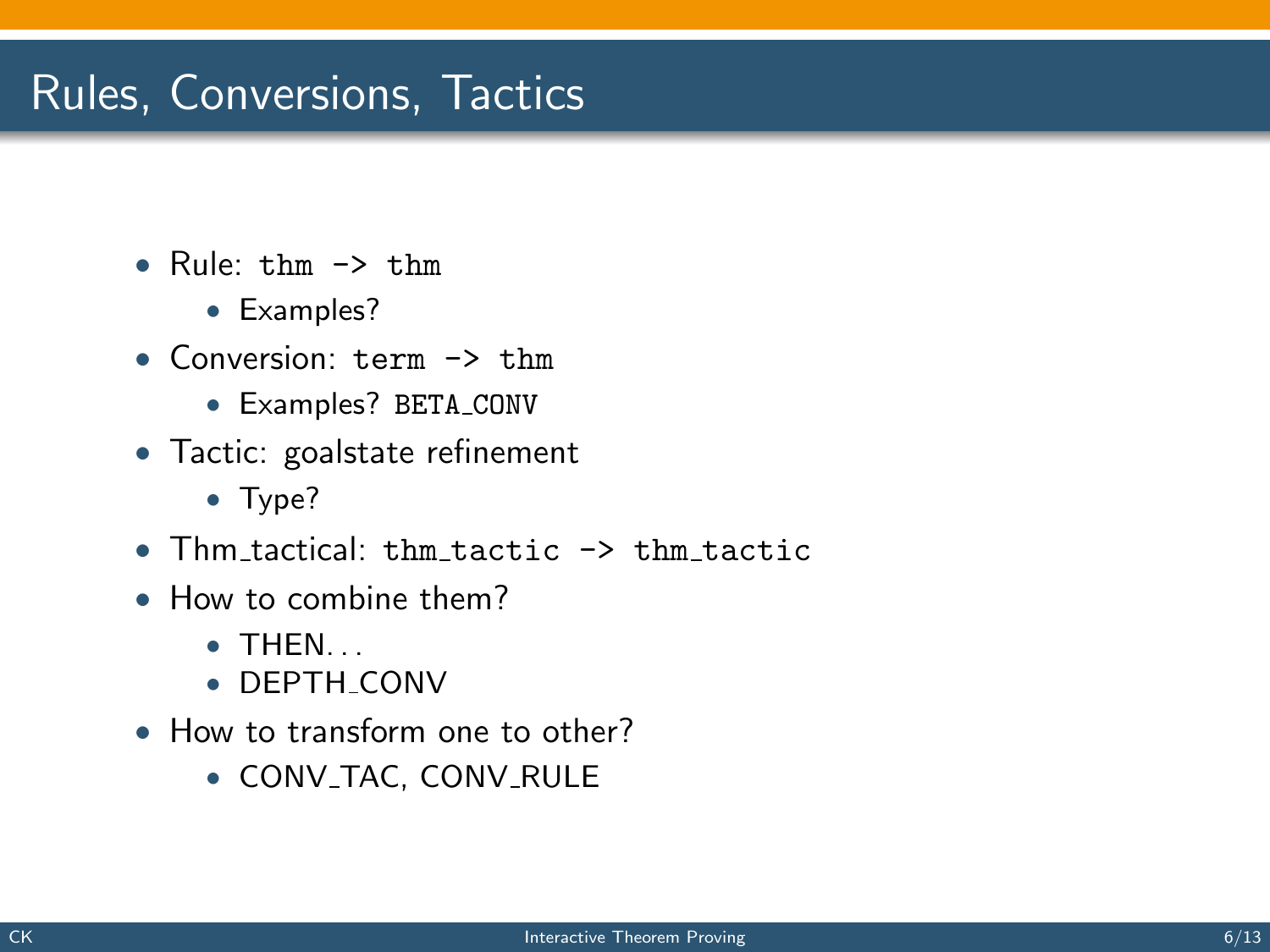## Rules, Conversions, Tactics

- Rule:  $t$ hm  $\rightarrow$   $t$ hm
	- Examples?
- Conversion: term -> thm
	- Examples? BETA CONV
- Tactic: goalstate refinement
	- Type? goal -> goalstate
- Thm tactical: thm tactic -> thm tactic
- How to combine them?
	- $\bullet$  THEN.
	- DEPTH CONV
- How to transform one to other?
	- CONV\_TAC, CONV\_RULE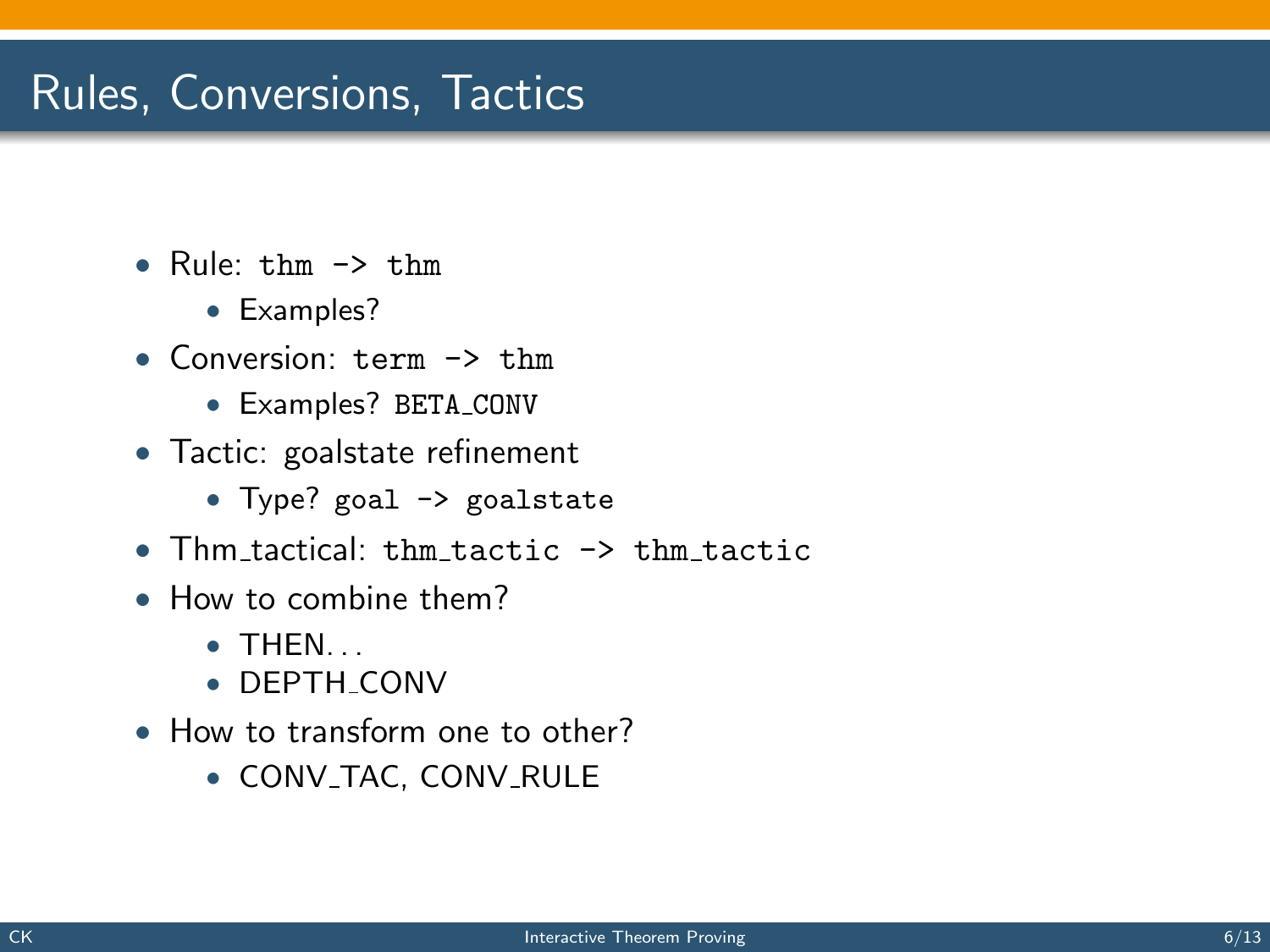## More advanced tactics

## **Tautologies**

```
ITAUT (A == > B) == > A == > B':
TAUT '(p \iff (q \iff r)) \iff ((p \iff q) \iff r);
```
#### Rewriting

- Matching
	- Slightly more general than first-order
- REWR\_CONV does rewriting on top level

```
ADD_ASSOC;;
```

```
\vdash \forallmnp.m+n+p=(m+n)+p
REWR CONV ADD ASSOC 'x+y+z';;
```

```
\vdash x+y+z=(x+y)+z
```
- REWRITE RULE, REWRITE CONV, REWRITE TAC
- Conditional rewriting: SIMP...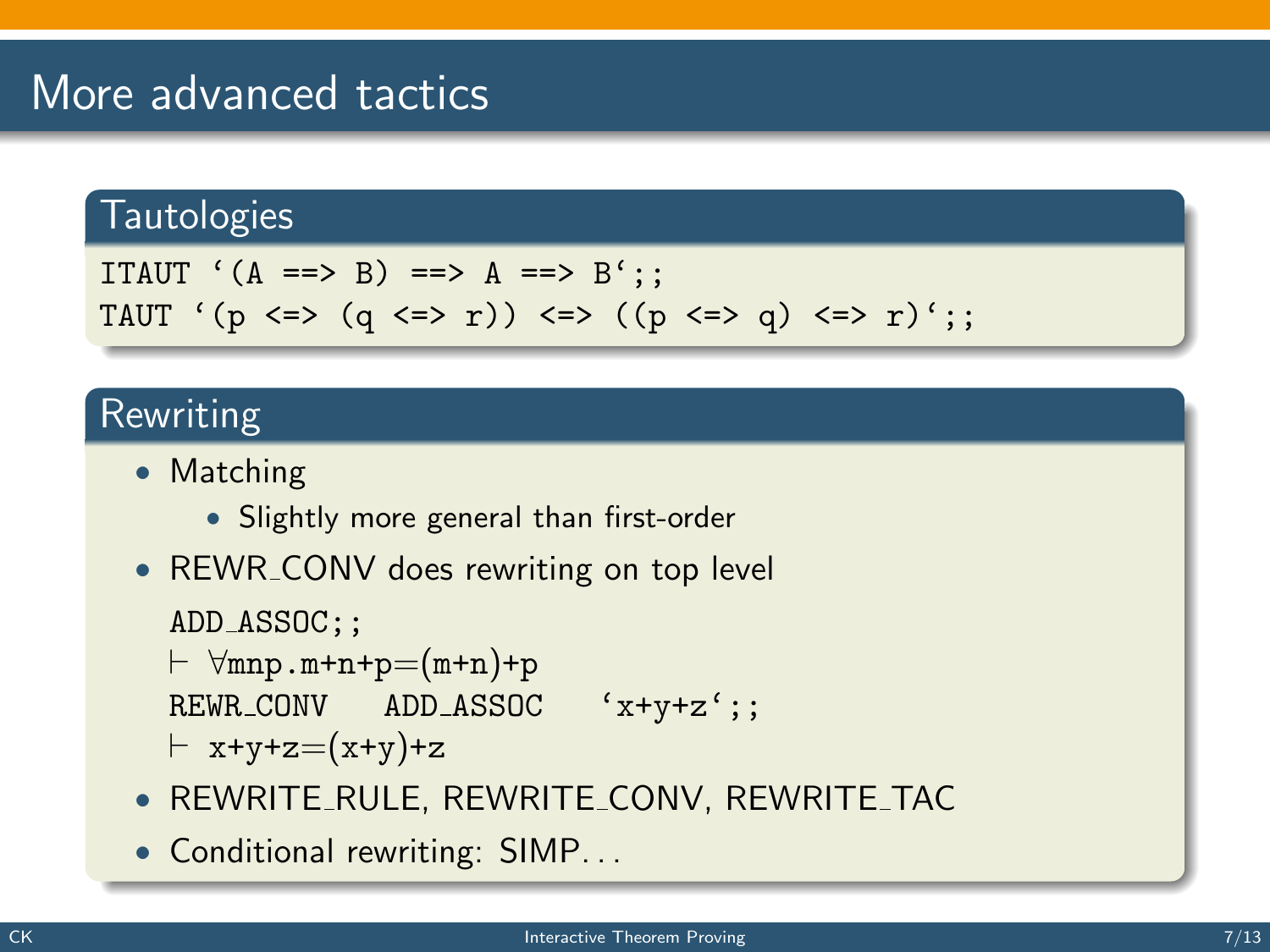#### Definition of Natural Numbers

From the axiom of infinity

### Rewriting

- REWRITE TAC [ARITH]
- What rules are being used?
- Is it complete?

#### Other domains

- Real, Complex, Integer,  $\mathbb{R}^n$  (vectors)
- Bootstrapped decision procedures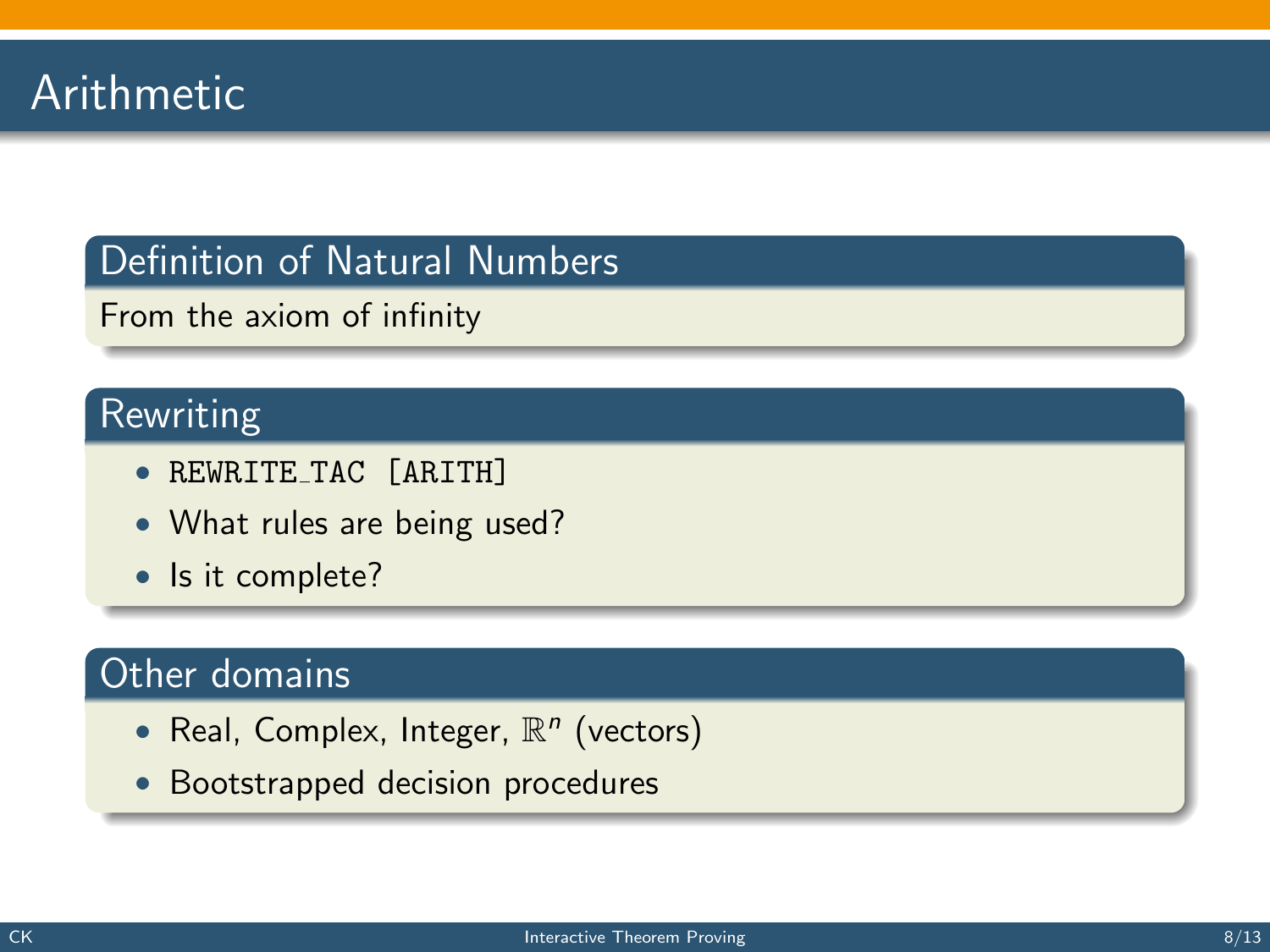## MESON

- Model-Elimination
	- Loveland 1968
- How it works
	- Given helper theorems (possibly polymorphic) assume them with appropriate types
	- Try to remove occurrences of the Hilbert operator
	- Eliminate trivial assumptions
	- Beta-reduce
	- Eliminate remaining abstractions (using  $\lambda$ -lifting)
	- Replace if..then..else expressions using Disjunctions
	- For quantification expressions over booleans, consider all cases
	- Transform to NNF and Skolemize
	- Make all applications first-order
	- Translate to FOL and execute model elimination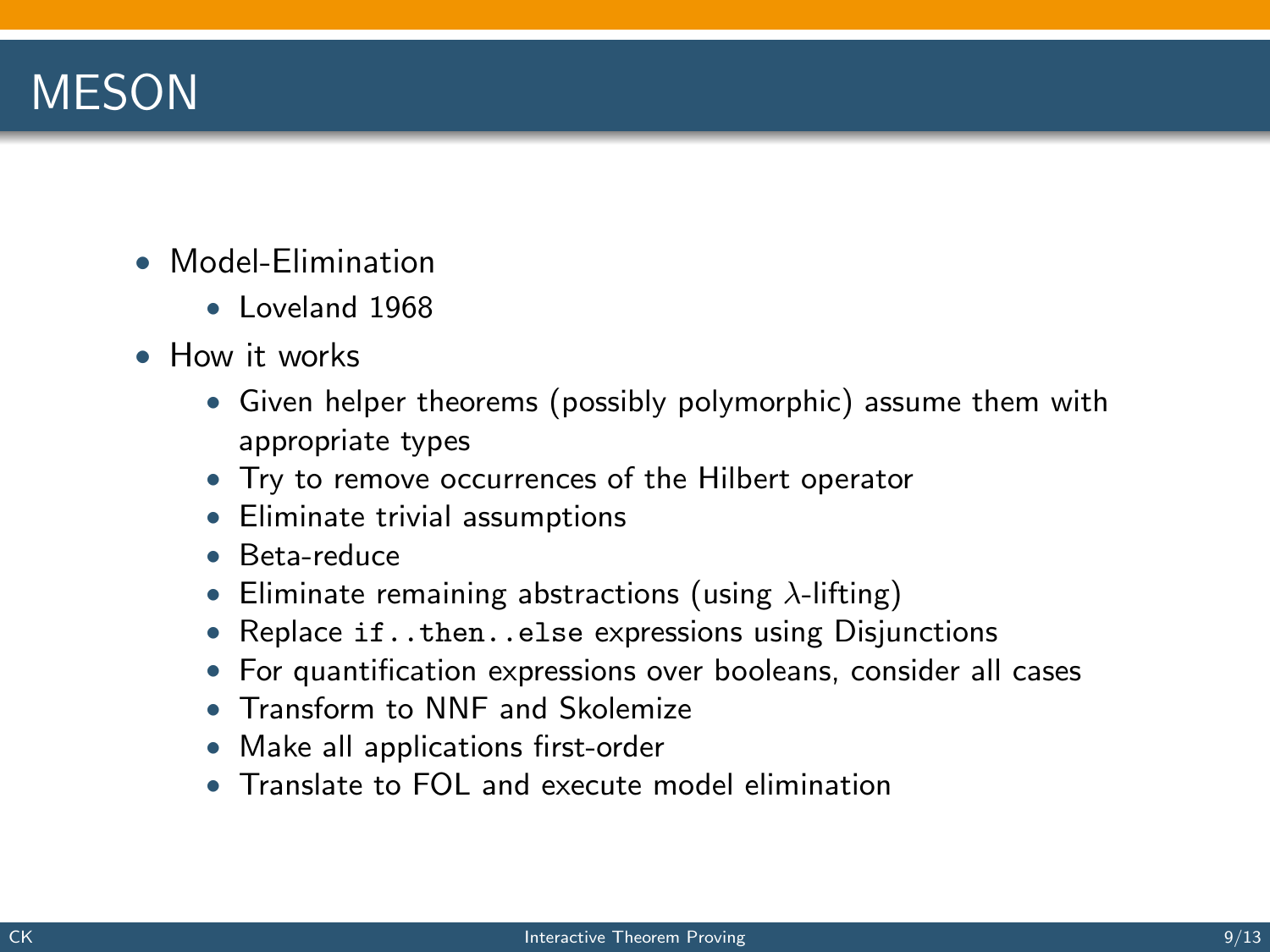# MESON export — monomorphisation

- Simple, but effective procedure
	- Find all polymorphic constants in the goal and the first assumption
	- For every occurrence of a constant in the goal and in the assumptions find a type instantiation
	- Apply the instantiation to the assumption and include its new instantiated constants in the goal constants
	- Repeat for all other assumptions
- May produce very big goals for set constants
- Considering all constants repeatedly can be very slow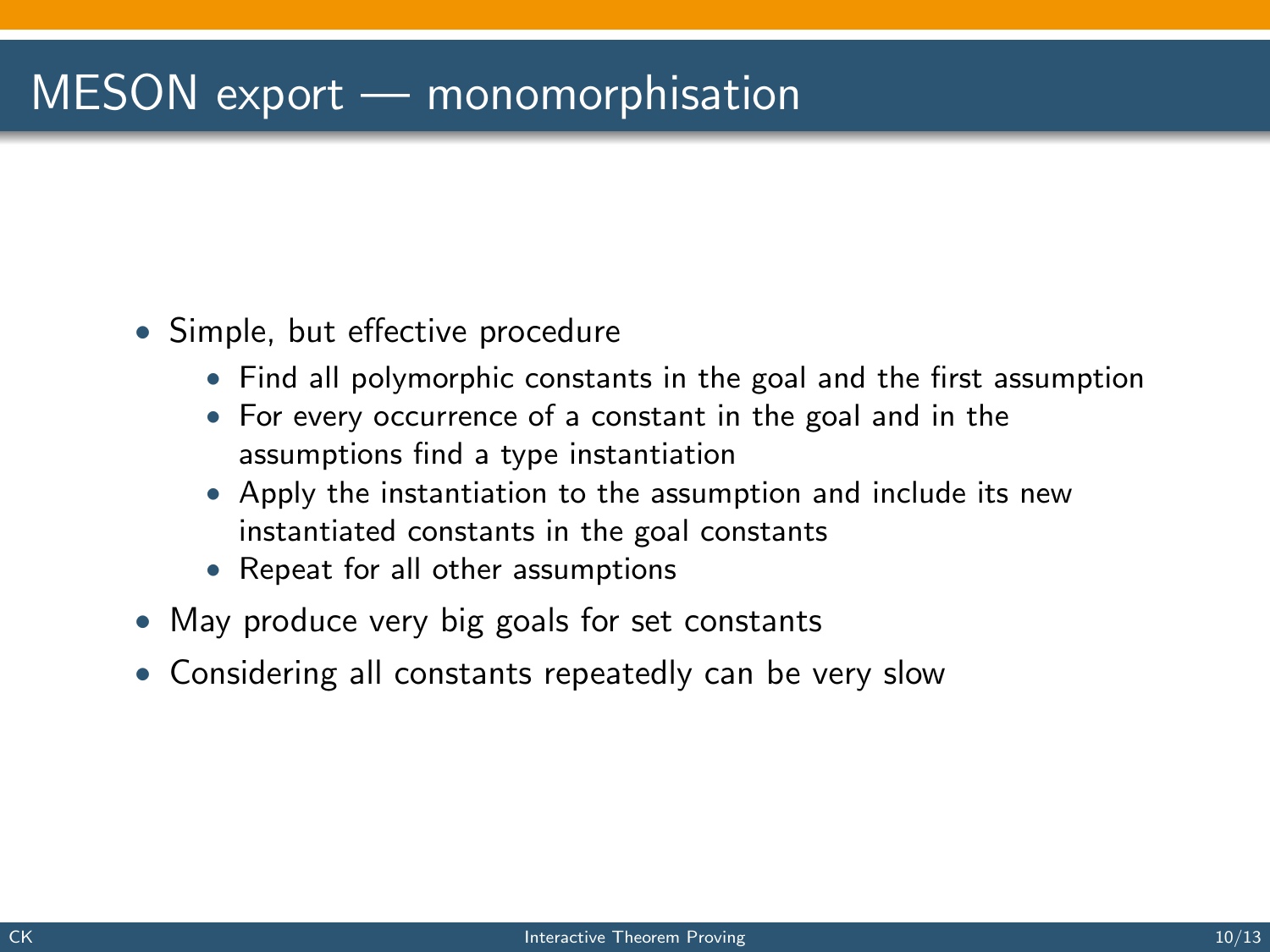## MESON export — first order

• Given a term like:

$$
MAP f [a] = [f a]
$$

we have the symbol f sometimes applied to zero sometimes one argument

• Can be encoded in FO logic like:

$$
MAP f [a] = [I f a]
$$

If we assume that identity I is always applied to two arguments

- For every constant or free variable we find the minimum number of arguments it is applied to
- An application of a function F that needs two arguments to 4 arguments is now encoded as:

```
I (I (F(a1, a2), a3), a4)
```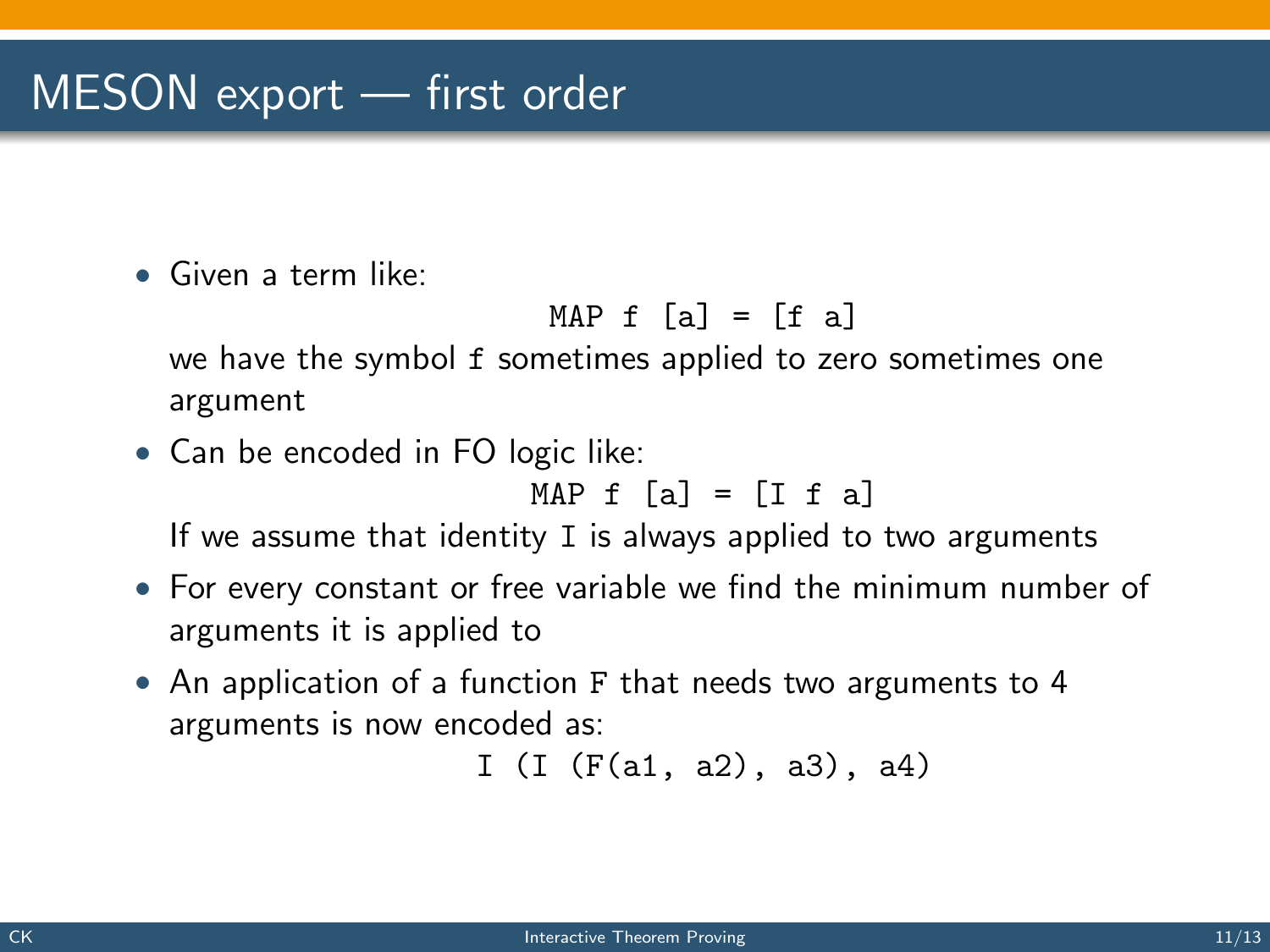# Overview of HOL Light library

# Looking at the code

- Unit type
- Quotient Package
- Pairs
- Natural numbers
- Inductive types
- Arithmetic
- Lists
- Reals
- Integers
- Sets